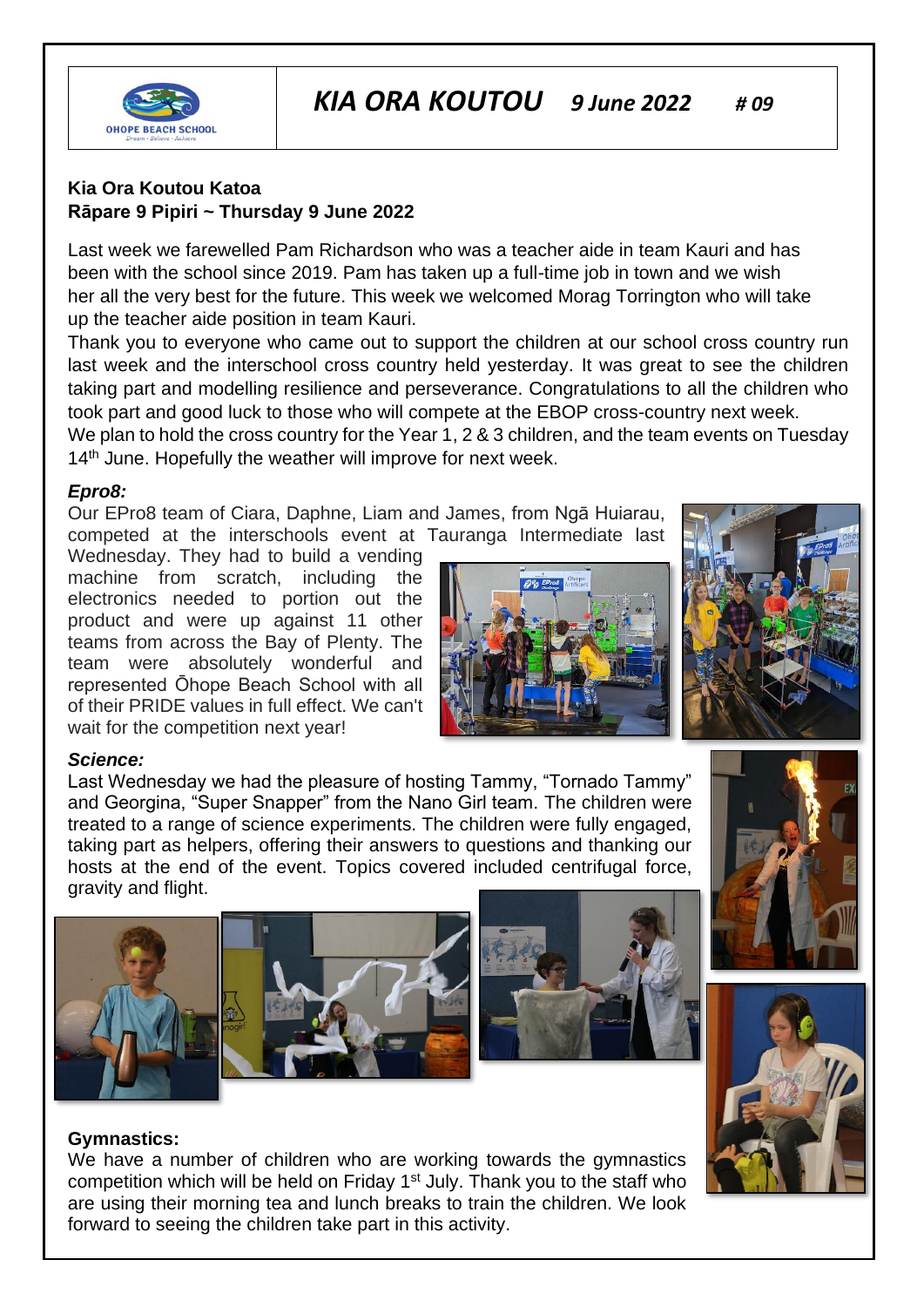| Year 6 Boys                                                                       | Year 6 Girls                                                                                      | Year 5 Boys                                                                                       | <b>Year 5 Girls</b>                                                       | <b>Year 4 Boys</b>                                                               | <b>Year 4 Girls</b>                                                                                  |
|-----------------------------------------------------------------------------------|---------------------------------------------------------------------------------------------------|---------------------------------------------------------------------------------------------------|---------------------------------------------------------------------------|----------------------------------------------------------------------------------|------------------------------------------------------------------------------------------------------|
| Harper<br><b>Beau</b><br>Marlo<br>Cam<br>Dylan<br><b>Riley</b><br>Wiremu<br>James | Thea<br><b>Elise</b><br>Ciara<br>Frankie<br>Alannah<br><b>Breanna</b><br><b>Maxine</b><br>Addison | <b>Phoenix B</b><br>Elian<br>Hudson<br>Liam<br>Coen<br><b>Phoenix T</b><br>Vinnie<br><b>Isaac</b> | Madeleine<br>Azelle<br>Charlee<br>Jessica<br>Veda<br>Lili<br>Zoe<br>Priya | Jai<br><b>Ben</b><br>Cooper<br>Hannu<br>Reggie<br>Tommy<br>Quaid<br>Te Manawanui | <b>Riley</b><br>Selena<br>Winnie<br><b>Esther</b><br><b>Brianna</b><br>Sienna<br>Penelope<br>Katelyn |
|                                                                                   |                                                                                                   |                                                                                                   |                                                                           |                                                                                  |                                                                                                      |

## **Cross Country Results for our School Cross Country:**

## **EBOP Cross Country:**

Congratulations to the following children who have qualified for the EBOP cross country which is planned for next Thursday in Opotiki. Good luck to you all.

Harper, Beau, Thea, Elise, Ciara, Frankie, Elian, Hudson, Liam, Madeleine, Charlee, Azelle, Veda, Jessica, Zoe, Jai, Cooper, Ben, Hannu, Riley, Winnie, Brianna, Penelope and Sienna.

## **Cross country – Student comments:**

"Cross country was very fun but muddy and slippery. I was trying to walk carefully down the hill because I didn't want to fall over. I heard so many people cheering and I heard people screaming my name. I felt so proud and happy because I won. I am excited and a little bit nervous about going to Interschool cross country". Riley

"Cross country was fun. I really liked slipping down the hill - it was really wet so you just slipped. It was really fun just going as fast as I could down the hill. I felt really good when I won. I could hear my Mum and My Nan calling my name. I am happy to be going to Interschool". Jai

## **Assembly:**

This week Kahikatea, Whaea Cherie's class, will host our assembly.

## **Internet Safety:**

Today the children in Ngā Huiarau have taken part in a Zoom workshop delivered by John Parsons who is a cyber safety consultant. John works with education, health and private sectors, providing specialist advice and direction on the safe and ethical use of Digital Communication Technology. Please talk to your children tonight about the key messages they took away from the session today.

One message the children shared with me was "Zip it, lock it, put it in your pocket" which was in relation to personal information.

We plan to book John for a parent workshop and further school workshops in 2023 as he is already fully booked up for 2022.

**Scholastic Book Orders:** Orders close on Friday the 17 June

## **Covid 19 Update:**

Please keep contacting us if your child is going to be absent from school due to COVID, as this helps us keep our records up to date, especially for monitoring attendance.

Phone (07 312 4617), text (027 7503515), email (office@ohopebeach.school.nz) or use the school app to notify the office of any absence. Thank you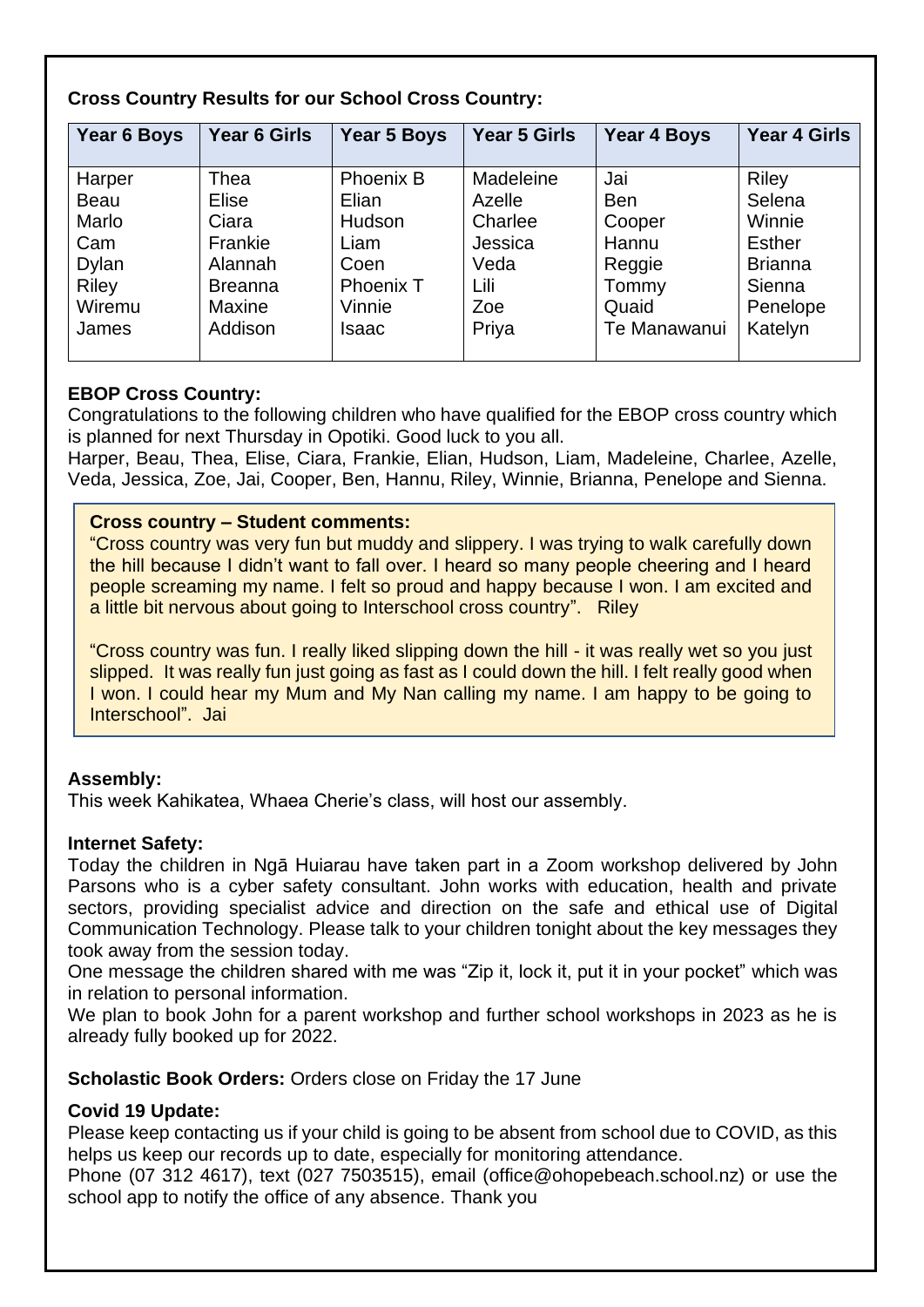## **PRIDE Certificates:**

Each week children are presented with Pride Certificates for modelling our Pride values. This term we are able to present the certificates at assembly. The certificates are in recognition of the Pride value focus each week. Positivity, Respect, Integrity, Diligence and Empathy are our Pride values.

Congratulations to the following children who have recently received Pride Certificates for displaying these values.

**Week 4 Manuka:** Layla & Daniel **Kowhai:** Harper & Makai **Kauri:** Peter, Olivia B & Zayne **Kahikatea:** Ralph & Jessica H **Ngā Huiarau:** Vinnie, Tavishi & Wiremu

## **Environment Trophy:**

Each week our caretakers, Val and Pete, nominate a classroom to be the recipients of the Environment Trophy. This recognises the pride children take in their class environment and the area outside their learning space. Congratulations to Kowhai, Matua Henry's class, who were awarded the trophy for week 4. Great to see you keeping your environment tidy and all your belongings going home each night.



Noah & Riley

## **Pitopito Korero:**

Our Term 2, week 5 and week 6 presenters continue with our Pitopito Korero each morning. This term they will present from Monday to Thursday over the speaker system and the Friday korero will be carried out at assembly. The children will now have the opportunity to use the microphone with an audience and the children will get to see who is presenting each week.

Each day the children improve their pronunciation and enunciation as they speak, and their confidence grows throughout the week.

This fortnight the whakataukī we are sharing is**: Whatu-nga-rongaro te tangata toitū te whenua** This whakataukī reminds us that as people disappear from sight, the land remains.

Wk.6 Sienne & Owen



Wk.5 Noah & Case



## **Found Taonga:**

Has your child lost their taonga? This was found on the deck beside the junior playground. It is in the office for collection by the owner.

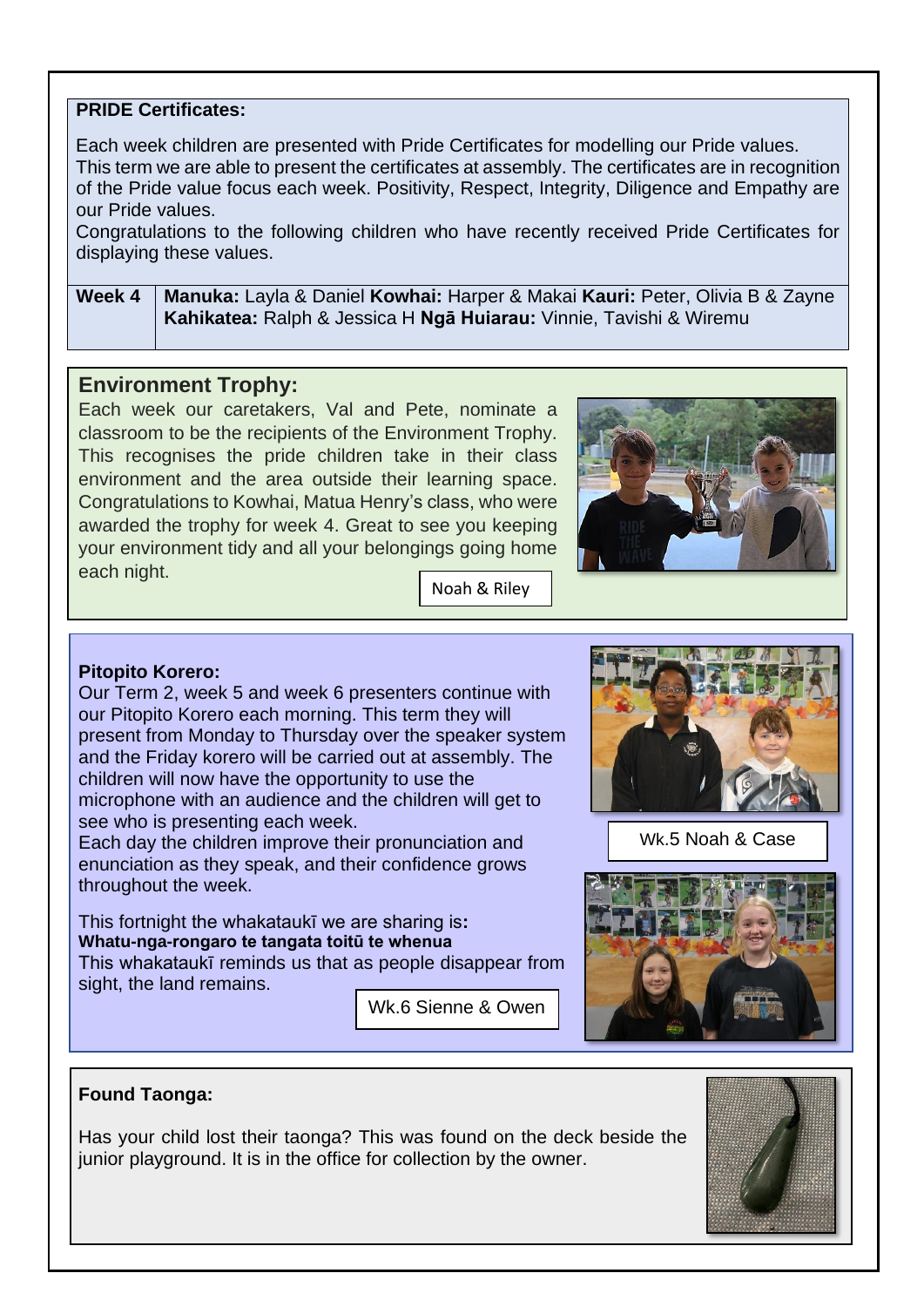## **Positive Behaviour for Learning - PB4L**

PB4L Restorative Circles is a model where students practice dialogue to develop positive relationships and can provide effective learning and teaching opportunities. There are 6 types of circles which our teachers and students are learning to participate in. The 'Dialogue Circle' aims to build student confidence in participating and contributing. They are learning to foster positive peer relationships and listen to others respectfully. They learn to trust the circle as a safe place to explore thoughts, feelings, and value an inclusive and productive learning environment.

Whaea Dana's kaitiaki class have shared their reflections on their kaitiaki circle times.

*Elise - Learning circles help us share our ideas and how we need to improve what we do.*

*Vinnie - They help us to think before we speak and makes us more confident.*



*Harper - Everyone has different and unique ideas.*

*Addison - We get inspiration from each other when we share our ideas.*

*Emmie - It helps us to learn about the good things to do and we can help others to make the right choices.* 



We are about to start another round of the Seasons for Growth programme at Ōhope Beach School. This programme is where facilitators come to school each week to work with a small group of children of similar ages to complete activities around each season for 8 weeks. This could mean a death of a close one, separation anxiety, change in circumstances, moving to a new area/house, changes in working circumstances to name a few. Children are given options to talk about their loss and grief, understand their feelings and explore other approaches to build on these skills by integrating them. This is an educational based programme.

This will be the third time we have had this programme run at Ōhope Beach School for 6 year olds and upwards and there has been many positive comments from both whanau and tamariki involved.

If you think this might be suitable for your child text me on 027 2593200 or email me on [angela@ohopebeach.school.nz](mailto:angela@ohopebeach.school.nz) for more information

Ngā mihi Cathryn Naera